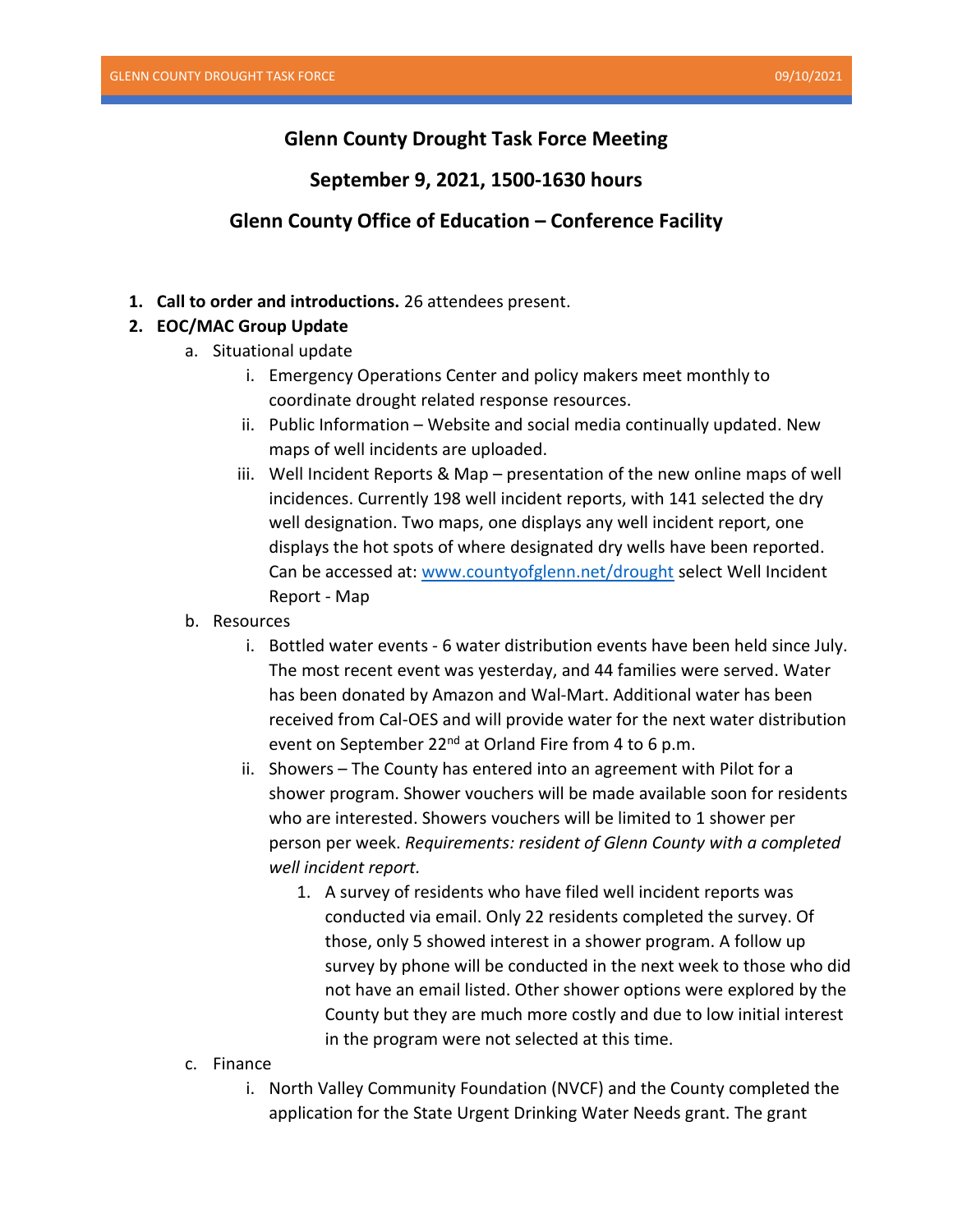requested is approximately \$1.8 million. The grant application scope included a request for an emergency water tank program, water hauling, and drinking water delivery services. This grant is not retroactive; therefore, no expenses or programs can be initiated until the grant is approved by the State.

- ii. North Valley Community Foundation will be activating a donation fund for the Glenn County Drought. The link to the donation fund will be sent out and posted on the Drought website as soon as it is operational.
- iii. The City of Orland was awarded a grant from the DWR for \$8 million to expand the City water system. Expansion will include the addition of two 1 million-gallon tanks and will increase resident connections to the water system. For more information on the expansion project, contact the City of Orland
- *iv. Question & Answer:*
	- *1. Has Elk Creek or Artois Community Service Districts applied for State grant funds? To our knowledge, no they have not. They may apply for the State grants as a community water supplier. Follow up question, would technical assistance on the grant application be available to the CSDs? Yes, DWR is available for technical assistance for water system applications.*
	- *2. Will any of the grant programs be retroactive? No, grant programs are retroactive. Homeowners with expenses such water hauling cannot be reimbursed.*
	- *3. Is there individual homeowner programs for well drilling? Currently the only program available to individual homeowners for permanent water well solutions is the RCAC grant or low interest loan program. This program has income limitations. No additional programs have been released through the State or Federal government at this time (and were not available in the last drought). The website has been updated (9/10/21) to reflect this and a link was added to the DWR website with information on the 2021 State Budget Drought Funding – most funding is for community water systems and community solutions.*
- **d. Policy –** No policy updates

#### **3. Cal-OES Update**

**a.** Provided bottled water to Glenn and Tehama counties. No other updates.

## **4. Roundtable Report Out**

- **a. Cities**
	- **i.** Orland has released 120,000 gallons of water through the bulk water hauling filling station program. This is a very small amount and has not negatively impacted city water sources. Water filling is available Monday through Friday from 8:30 to 9:30 a.m.